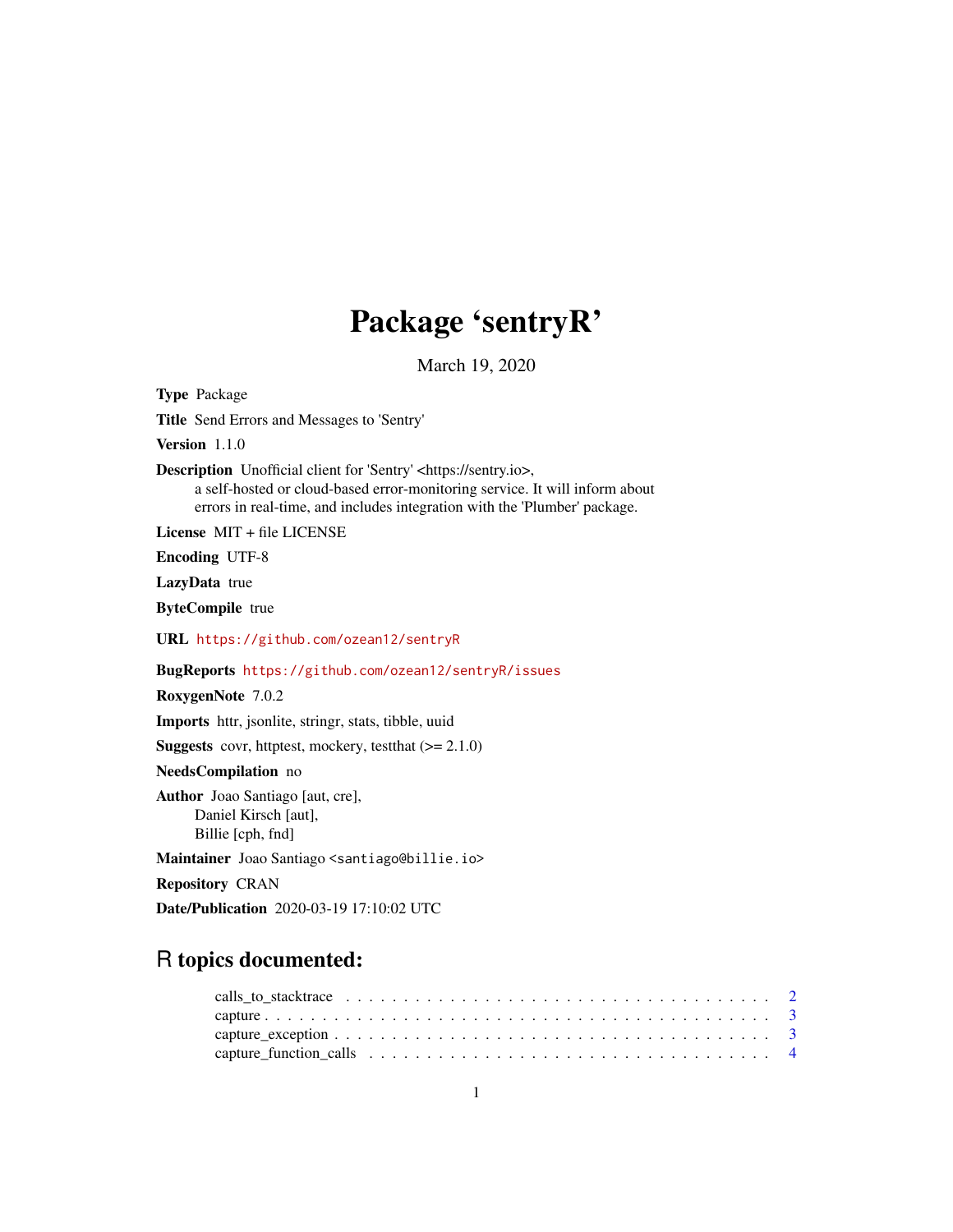# <span id="page-1-0"></span>2 calls\_to\_stacktrace

|       | $wrap_error\_handler\_with\_sentry \dots \dots \dots \dots \dots \dots \dots \dots \dots \dots \dots \dots \dots \dots \dots \dots \dots$ |  |
|-------|-------------------------------------------------------------------------------------------------------------------------------------------|--|
| Index |                                                                                                                                           |  |

calls\_to\_stacktrace *Convert function call to a stack trace*

# Description

Convert function call to a stack trace

#### Usage

calls\_to\_stacktrace(calls)

# Arguments

calls function calls, e.g. from sys.calls()

# Value

a data.frame

# Examples

```
## Not run:
f <- function() stop("cabin pressure lost")
f()sentryR:::calls_to_stacktrace(sys.calls())
## End(Not run)
```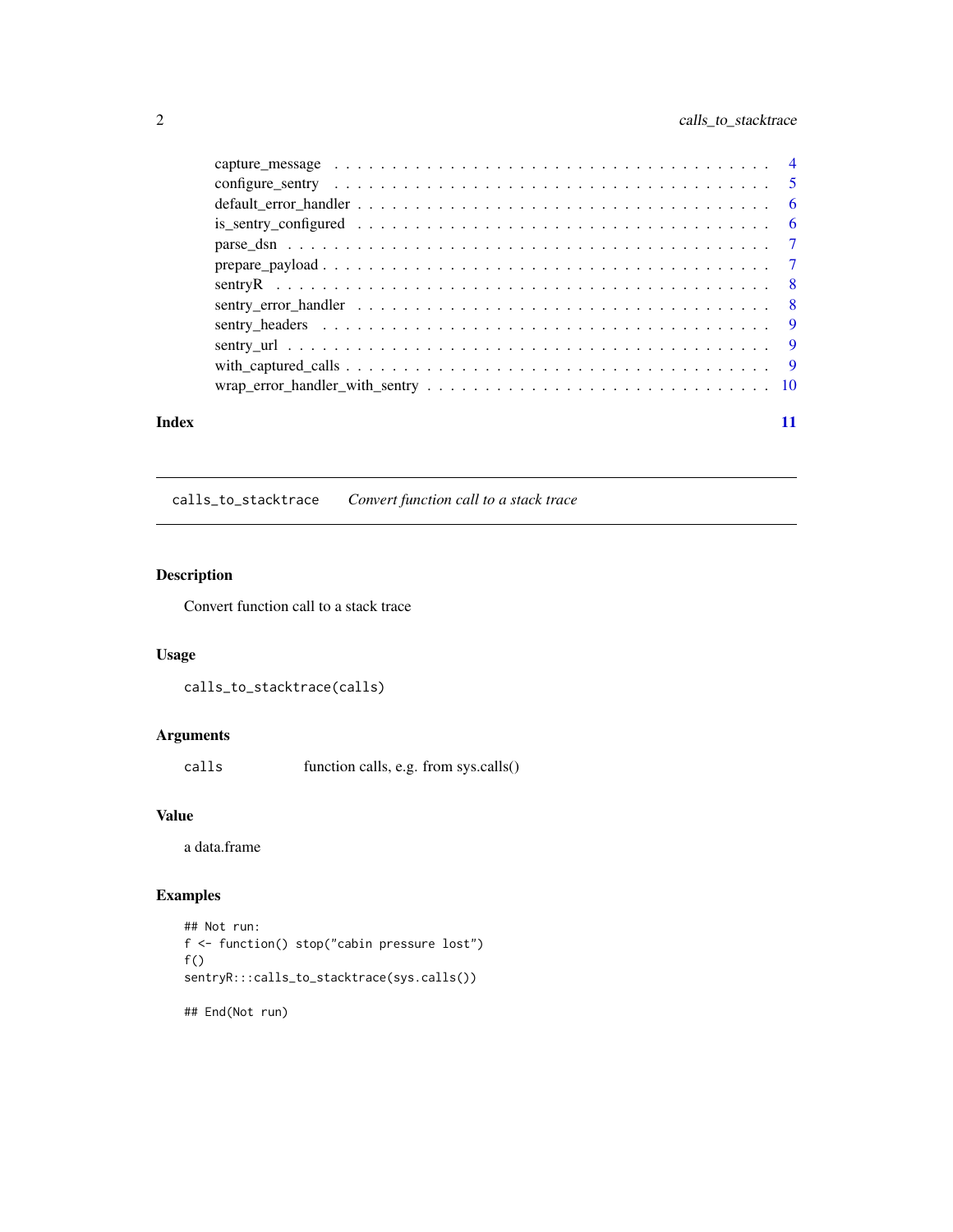<span id="page-2-0"></span>

# Description

Send a message to a Sentry server

# Usage

capture(...)

# Arguments

... named parameters

# Value

sends message to Sentry

# Examples

```
## Not run:
capture(message = "oh hai there!") # send message to sentry
## End(Not run)
```
capture\_exception *Report an error or exception object*

# Description

Report an error or exception object

#### Usage

```
capture_exception(error, ..., level = "error")
```
# Arguments

| error                   | an error object                            |
|-------------------------|--------------------------------------------|
| $\cdot$ $\cdot$ $\cdot$ | optional additional named parameters       |
| level                   | the level of the message. Default: "error" |

#### Value

nothing; sends error to Sentry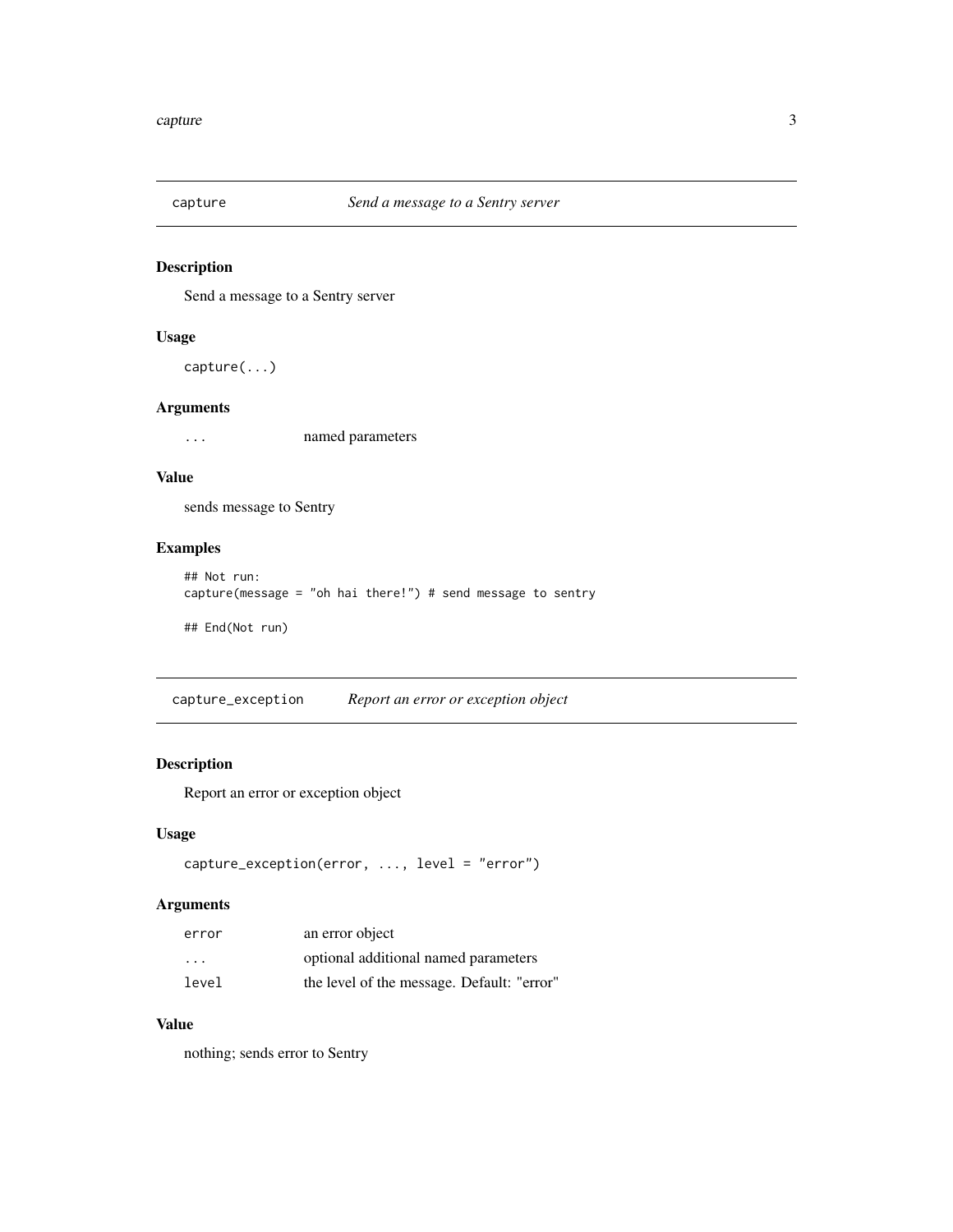# Examples

```
## Not run:
capture_exception(simpleError("foo"), tags = list(version = "1.0"))
## End(Not run)
```
capture\_function\_calls

*Capture function calls*

# Description

Capture function calls

# Usage

capture\_function\_calls(error)

# Arguments

error error object

capture\_message *Report a message to Sentry*

# Description

Report a message to Sentry

#### Usage

```
capture_message(message, ..., level = "info")
```
# Arguments

| message                 | message text                              |
|-------------------------|-------------------------------------------|
| $\cdot$ $\cdot$ $\cdot$ | optional additional named parameters      |
| level                   | the level of the message. Default: "info" |

#### Value

nothing; sends message to Sentry

<span id="page-3-0"></span>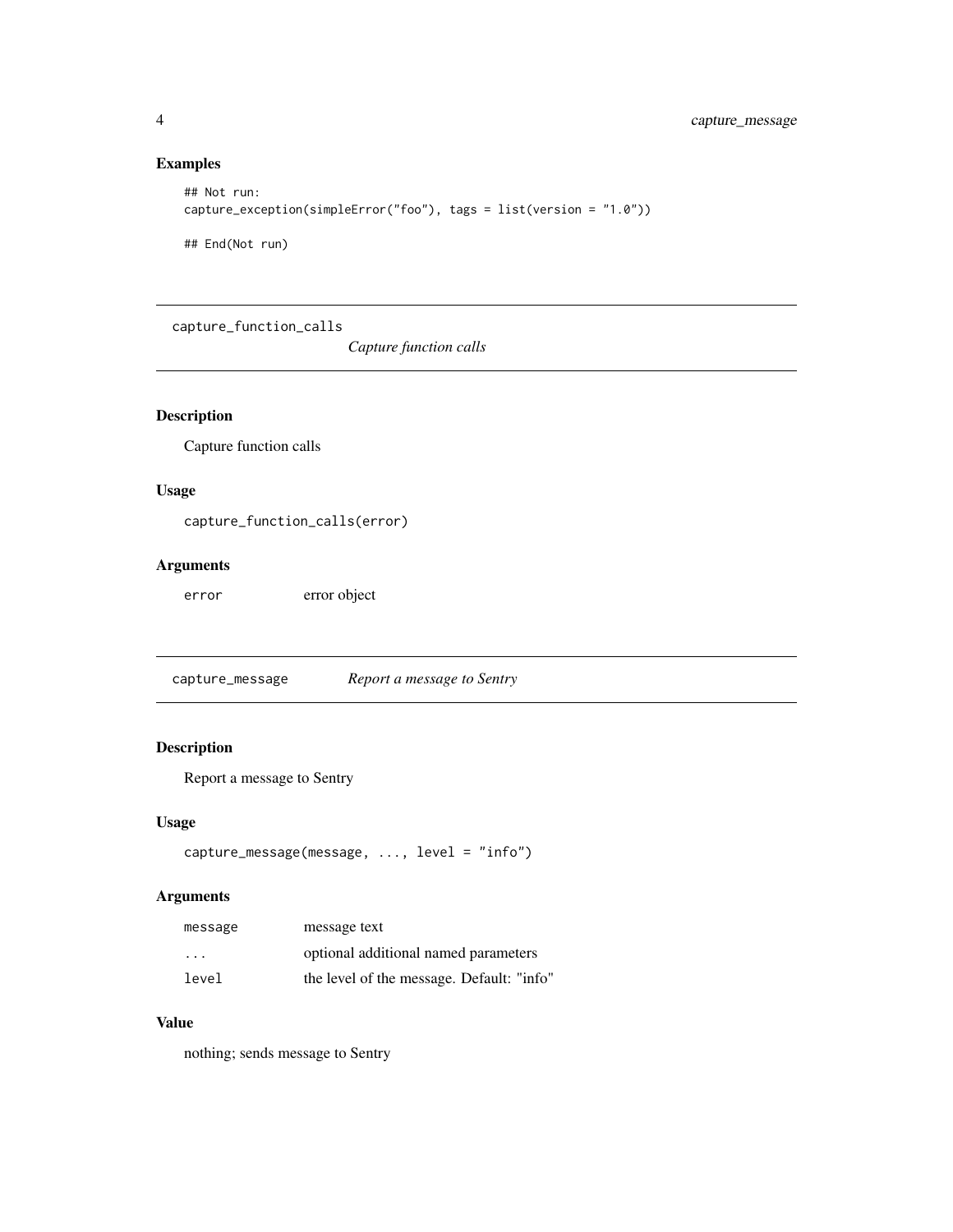# <span id="page-4-0"></span>configure\_sentry 5

# Examples

```
## Not run:
capture_message("this is an important message", logger = "my.logger")
## End(Not run)
```
configure\_sentry *Configure Sentry*

# Description

Configure Sentry

#### Usage

```
configure_sentry(
  dsn,
  app_name = NULL,app_version = NULL,
  environment = NULL,
  ...
\mathcal{L}
```
#### Arguments

| dsn         | the DSN of a Sentry project.                                                  |
|-------------|-------------------------------------------------------------------------------|
| app_name    | name of your application (optional). Default: NULL                            |
| app_version | version of your application (optional). Default: NULL                         |
| environment | the environment name, such as production or staging (optional). Default: NULL |
| $\cdots$    | named lists as extra parameters for the Sentry payload                        |

#### Value

populates the .sentry\_env environment with character strings

# Examples

```
## Not run:
configure_sentry("https://12345abcddbc45e49773bb1ca8d9c533@sentry.io/1234567")
sentry_env$host # sentry.io
```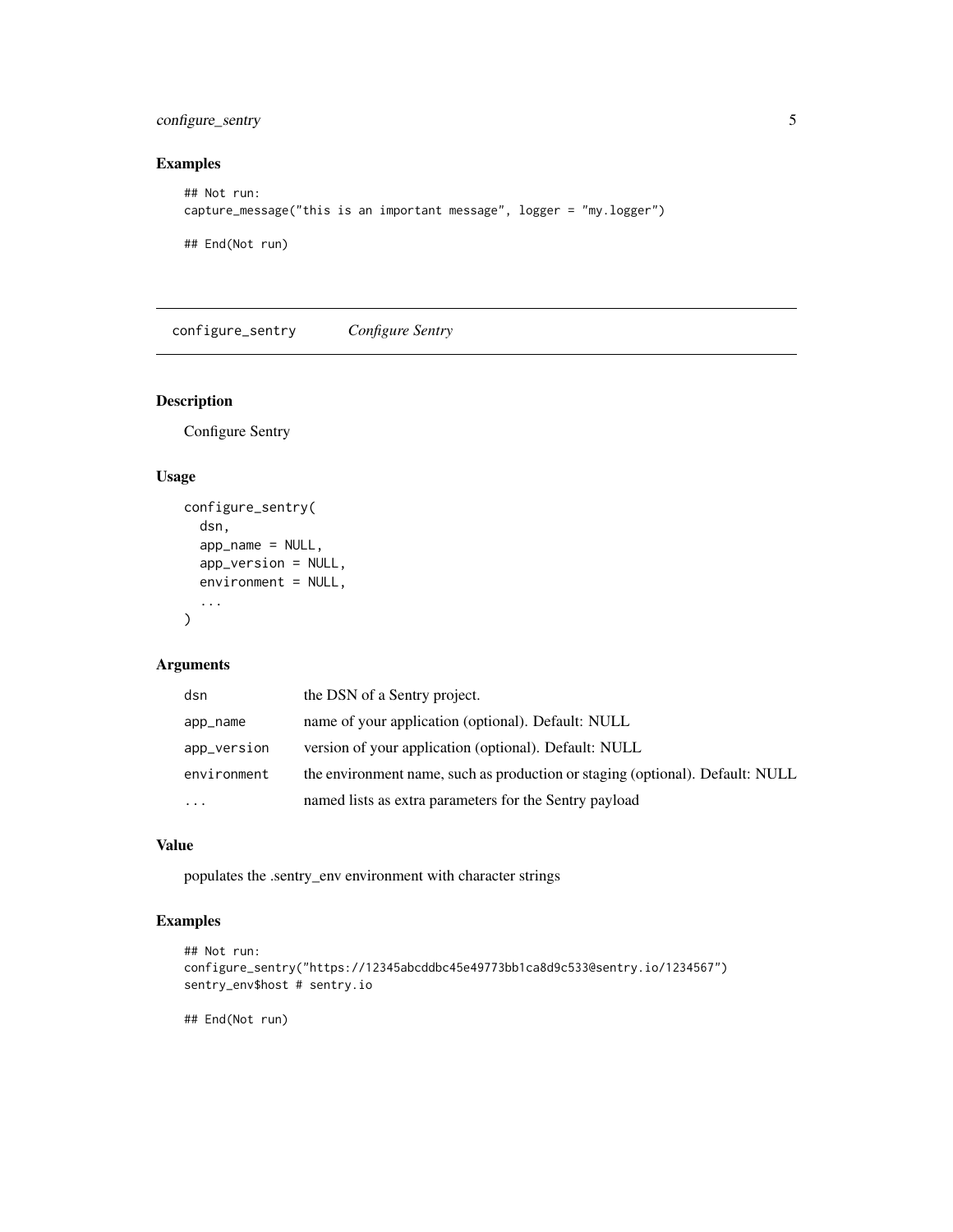<span id="page-5-0"></span>default\_error\_handler *Default error handler for Plumber*

# Description

Default error handler for Plumber

# Usage

```
default_error_handler(req, res, error)
```
# Arguments

| reg   | a Plumber request object  |
|-------|---------------------------|
| res   | a Plumber response object |
| error | an error object           |

#### Value

a list

is\_sentry\_configured *Check if Sentry is configured*

# Description

Check if Sentry is configured

#### Usage

is\_sentry\_configured()

# Value

boolean

# Examples

```
## Not run:
configure_sentry("https://12345abcddbc45e49773bb1ca8d9c533@sentry.io/1234567")
is_sentry_configured() # TRUE
```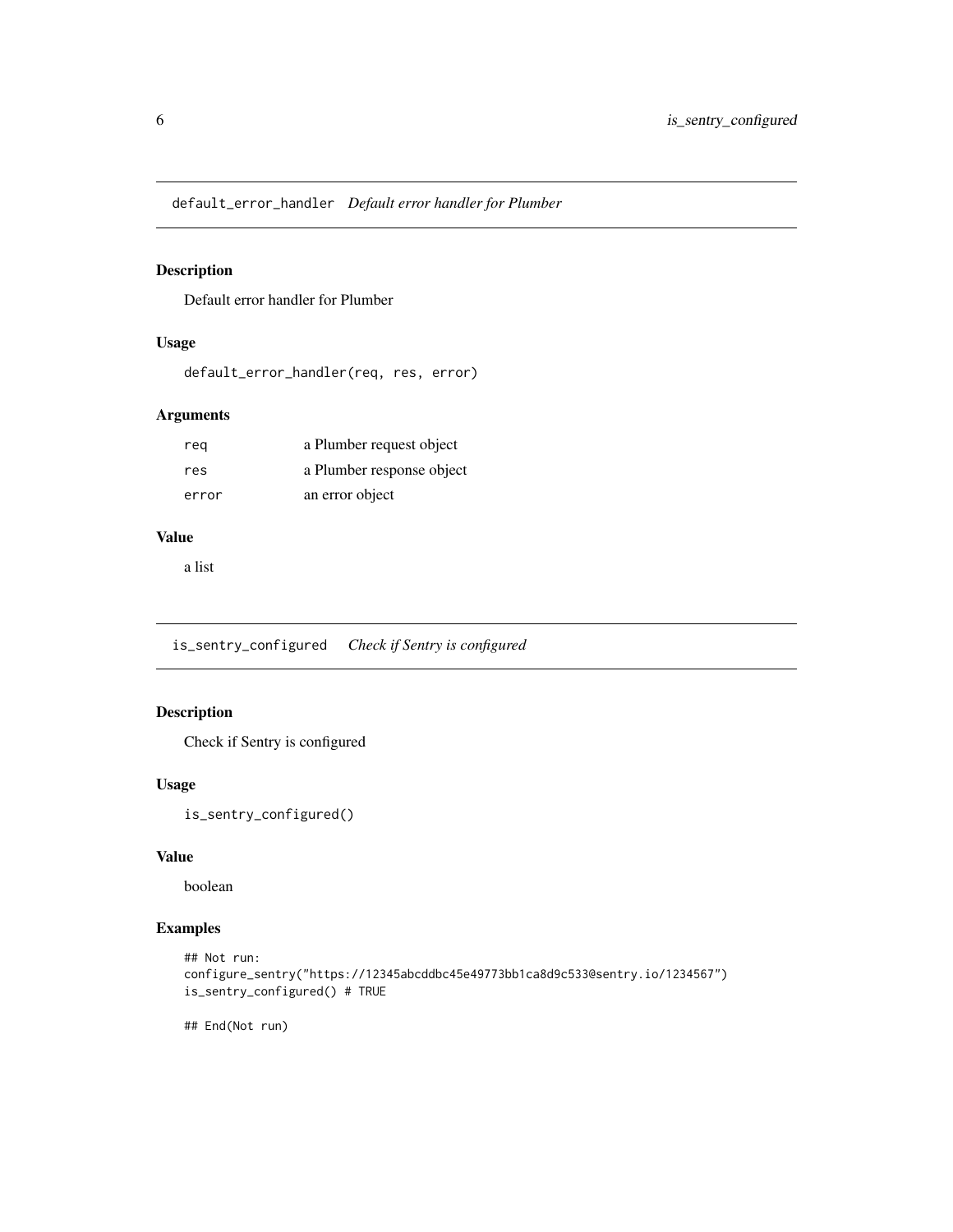<span id="page-6-0"></span>

#### Description

Parse a Sentry DSN into its components

#### Usage

parse\_dsn(dsn)

# Arguments

dsn the DSN of a Sentry project.

# Value

a named list with parsed elements of the DSN

# Examples

```
parse_dsn("https://1234@sentry.io/1")
```
prepare\_payload *Prepare JSON payload for Sentry*

#### Description

Prepare JSON payload for Sentry

#### Usage

```
prepare_payload(...)
```
#### Arguments

... named parameters

#### Value

a JSON character string

# Examples

```
## Not run:
prepare_payload() # return only the core parameters
prepare\_payload(tags = list(foo = 123, bar = "meh")) # add tags
```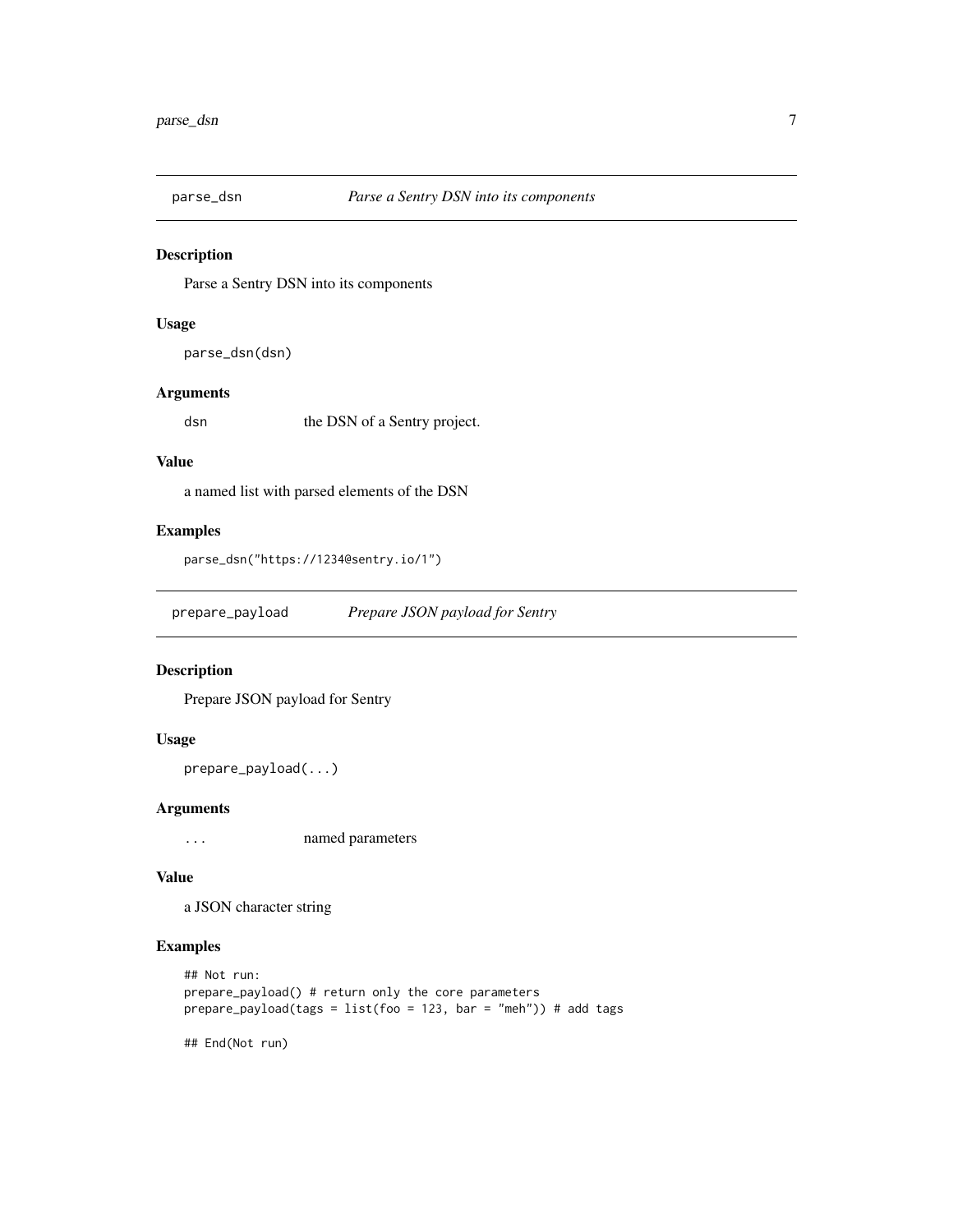<span id="page-7-0"></span>

# Description

SDK for 'sentry.io', a cross-platform application monitoring service

sentry\_error\_handler *Error handler with Sentry reporting*

#### Description

Error handler with Sentry reporting

# Usage

sentry\_error\_handler(req, res, error, ...)

#### Arguments

| reg   | a plumber request object         |
|-------|----------------------------------|
| res   | a plumber response object        |
| error | an error object                  |
|       | extra named variables for Sentry |

#### Value

a list with response payload

# Examples

```
## Not run:
sentryR::configure_sentry(Sys.getenv("SENTRY_DSN"))
pr <- plumber::plumb("example_plumber.R")
pr$setErrorHandler(sentryR::sentry_error_handler)
pr$run()
```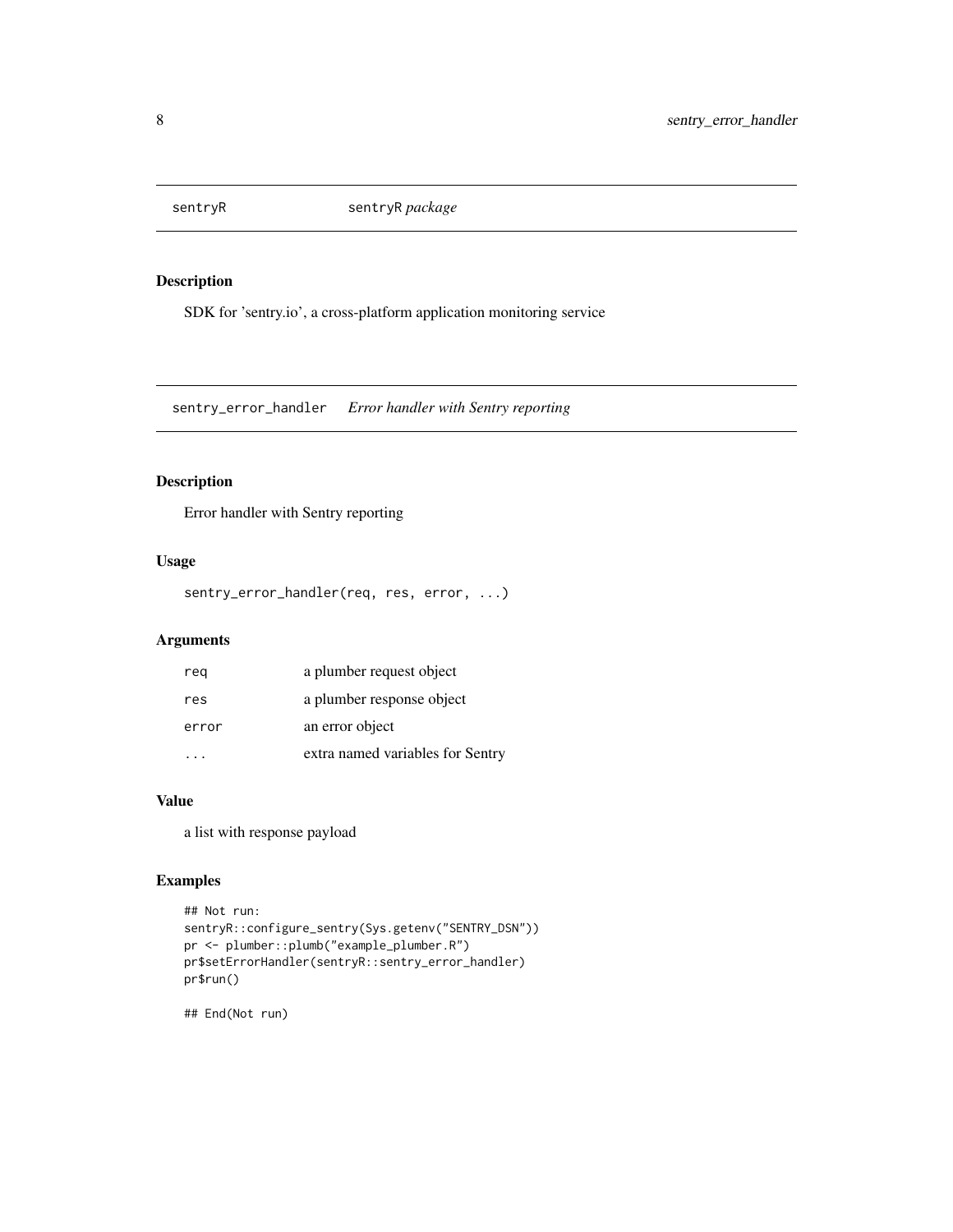<span id="page-8-0"></span>sentry\_headers *Set the sentry.io call header*

#### Description

Set the sentry.io call header

#### Usage

sentry\_headers()

# Value

a character vector

sentry\_url *Build the sentry.io call URL*

# Description

Build the sentry.io call URL

#### Usage

sentry\_url()

# Value

a character string

with\_captured\_calls *Create safe function*

# Description

Create safe function

#### Usage

with\_captured\_calls(z)

#### Arguments

z the function whose errors we want to track

#### Value

a function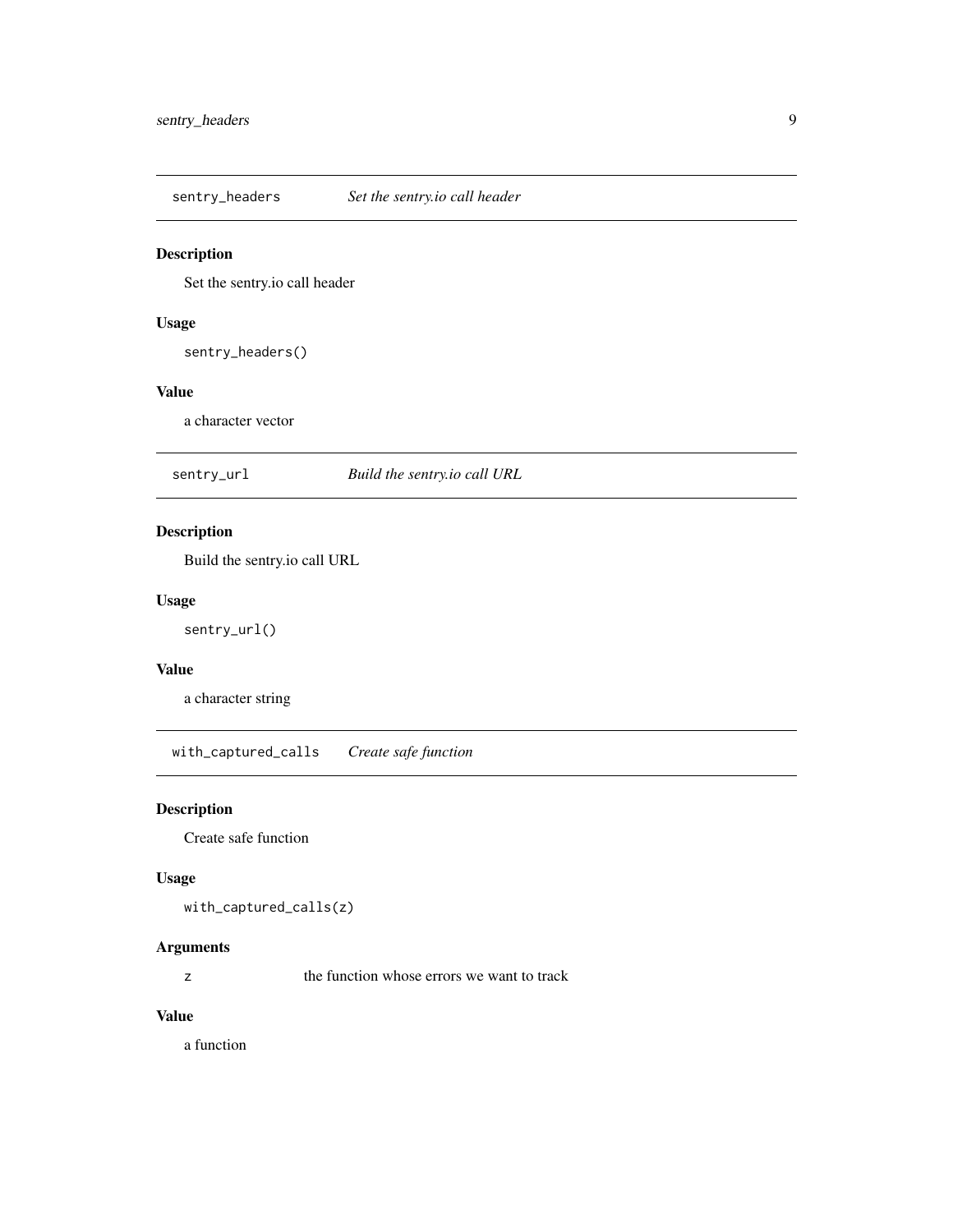<span id="page-9-0"></span>wrap\_error\_handler\_with\_sentry

*Wrap a plumber error handler such that it reports errors to Sentry*

# Description

Wrap a plumber error handler such that it reports errors to Sentry

# Usage

```
wrap_error_handler_with_sentry(error_handler = default_error_handler)
```
# Arguments

error\_handler a function to handle plumber errors

# Value

a function